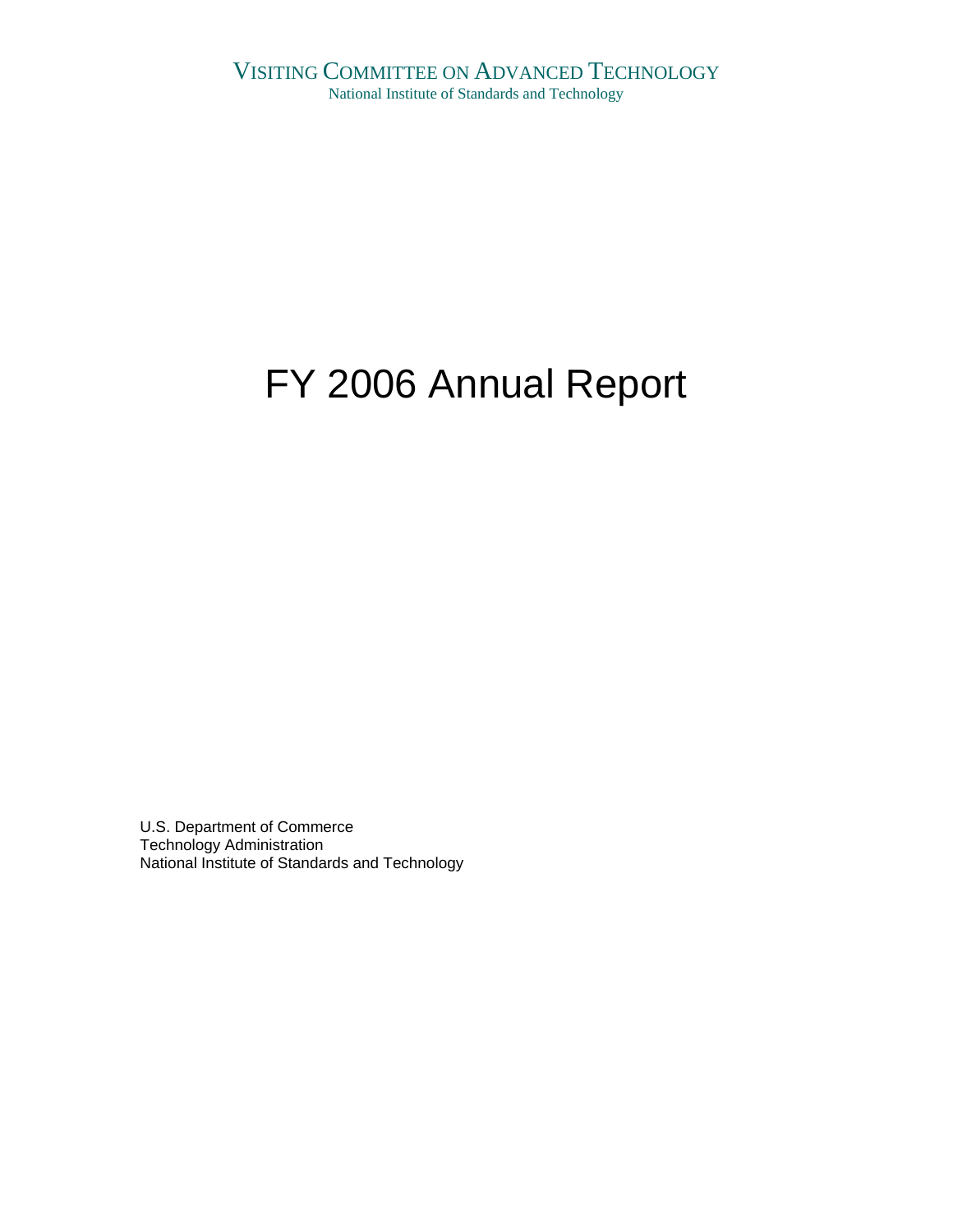# VISITING COMMITTEE ON ADVANCED TECHNOLOGY

National Institute of Standards and Technology

## **PREFACE**

The Visiting Committee on Advanced Technology (VCAT) of the National Institute of Standards and Technology (NIST) was established in its present form by the Omnibus Trade and Competitiveness Act of 1988. The VCAT reviews and makes recommendations regarding general policy for NIST, its organization, its budget and its programs within the framework of applicable national policies as set forth by the president and the Congress. This fiscal year 2006 annual report covers the December 2005 (FY2006 Quarter 1) meeting through the September 2006 meeting.

The Committee reviews the Institute's strategic direction, performance and policies, and provides the Secretary of Commerce, Congress, and other stakeholders with information on the value and relevance of NIST to the US science and technology base and to the economy. Over the past year, the Committee has been active in assessing NIST's progress in the following:

- Strategic direction and performance
- Infrastructure and process in support of strategic needs
- Outreach Assessing and responding to external drivers
- Organizing and executing with excellence

Throughout the year, the Committee seeks to cover a significant portion of NIST programs through direct discussion with NIST leaders, scientists and engineers. Reactions and observations are discussed candidly with the NIST representatives and other guests at each meeting. This feedback is used to seed continuous improvement in key areas in the overall operation. At each quarterly meeting, the Committee also visits various NIST laboratories and discusses the research projects directly with the technical staff. These laboratory tours help the committee assess NIST's progress vs. strategic plan and NIST infrastructure.

Members of the Committee have careers in industry and in academia, and are selected solely on the basis of established records of distinguished service and eminence in their fields: research, engineering, business and other fields relevant to the NIST mission. Appointed by the NIST Director for staggered three year terms, the members have diverse backgrounds and provide a representative cross-section of traditional and emerging US industries. Two new members joined the Committee during 2006: Dr. Thomas Baer and Dr. Paul Fleury.

One of the more important developments for FY2006 was the development of the American Competitiveness Initiative. The resulting budget increases for NIST are noteworthy, and need to continue in a manner that supports the appropriate strengthening of key areas.

This report highlights the Committee's findings and recommendations, along with a summary of observations. Detailed meeting minutes and presentation materials are available on the NIST web site at [www.nist.gov/director/vcat.](http://www.nist.gov/director/vcat)

| Ms. Deborah L. Grubbe, P.E., Chair        | Mr. Gary D. Floss                   |
|-------------------------------------------|-------------------------------------|
| <b>BP</b> International                   | Marvin Windows and Doors            |
| Dr. Thomas M. Baer                        | Dr. Lou Ann Heimbrook               |
| <b>Stanford University</b>                | Merck & Co., Inc.                   |
| Dr. John F. Cassidy                       | Dr. Donald B. Keck                  |
| United Technologies Corporation (retired) | Corning Incorporated (retired)      |
| Dr. Paul A. Fleury                        | Mr. Edward J. Noha                  |
| <b>Yale University</b>                    | <b>CAN Financial Corporation</b>    |
| Mr. Thomas A. Saponas                     | Dr. E. David Spong, VCAT Vice Chair |
| Agilent Technologies (retired)            | Boeing Company (retired)            |
| Dr. James W. Serum                        | Mr. Robert T. Williams              |
| <b>SciTek Ventures</b>                    | Caterpillar, Inc.                   |
| Mr. W. Wyatt Starnes                      |                                     |
| SignaCert, Inc.                           |                                     |

#### **Members of VCAT:**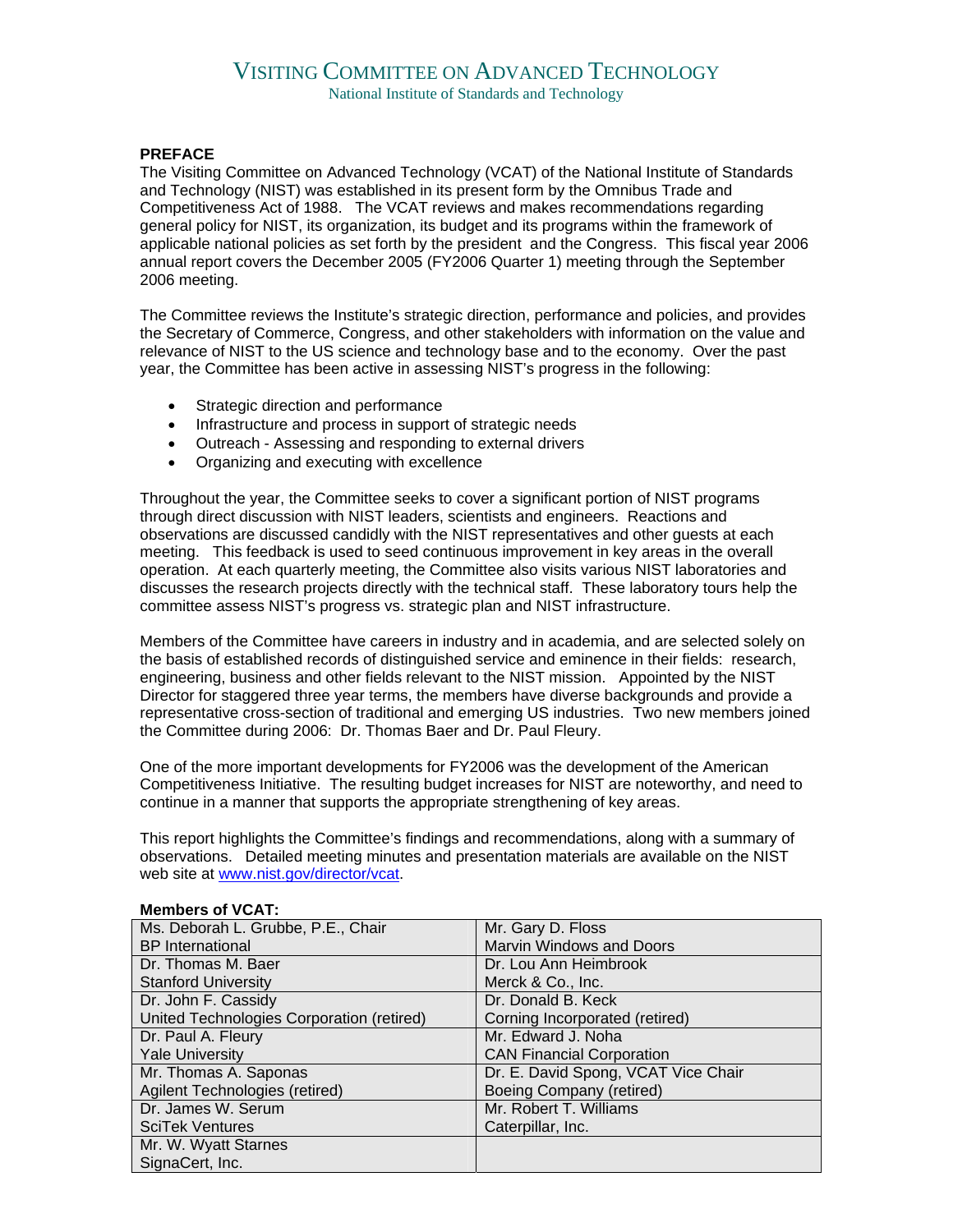## **FINDINGS and RECOMMENDATIONS**

The VCAT thanks Dr. William Jeffrey for his efforts to elevate and to educate others on the key role of NIST in a vibrant and growing US economy. In his first full year of operation, Dr. Jeffrey has broadened the impact of NIST across key areas of need (homeland security, nanotechnology, biosciences) and has supported more outreach internationally.

The VCAT would also like to recognize and thank Dr. Hratch Semerjian, as he moves from NIST Deputy Director to Chief Scientist. Dr. Semerjian's consummate professionalism and credibility enabled a successful transition for Dr. Jeffrey and for the NIST Staff.

On the matter of world renowned professional accomplishments, the Committee would like to offer its congratulations to Dr. John L. (Jan) Hall of NIST Boulder/JILA, for being awarded the 2005 Nobel Prize in Physics. Dr. Hall was awarded the prize for his contributions to the development of laser-based precision spectroscopy, including the optical frequency comb technique. Outstanding research attracts world class researchers, and this is a NIST competitive advantage that must be retained.

With a high quality portfolio of programs, NIST remains uniquely positioned to promote U.S. innovation and industrial competitiveness. Its advancement of measurement science, standards and technology are exemplar in today's world, and must be continuously nurtured. NIST programs consist of the following:

**[NIST Laboratories:](http://www.nist.gov/public_affairs/labs2.htm)** providing measurements and standards for U.S. industry in these areas

- [Building and fire research](http://www.bfrl.nist.gov/)
- [Chemical science and technology](http://www.cstl.nist.gov/)
- [Electronics and electrical engineering](http://www.eeel.nist.gov/)
- [Information technology](http://www.itl.nist.gov/)
- [Manufacturing engineering](http://www.mel.nist.gov/melhome.html)
- [Materials science and engineering](http://www.msel.nist.gov/)
- **[Physics](http://physics.nist.gov/)**
- [Technology services](http://ts.nist.gov/)

**[Baldrige National Quality Program:](http://baldrige.nist.gov/)** promoting and recognizing organizational performance excellence.

**[Hollings Manufacturing Extension Partnership:](http://www.mep.nist.gov/)** providing technical and business assistance to smaller manufacturers.

[Advanced Technology Program:](http://www.atp.nist.gov/) partnering with the private-sector to develop broadly beneficial technologies. (This program is currently being phased out.)

The Committee continues to believe that NIST's measurement science, standards and technology underlie the nation's technological and scientific infrastructure. Furthermore, as markets become more global and as global supply chains grow in number and in complexity, it becomes even more important that NIST maintains its leadership role in promoting more open and fair international dialogue on key measurement issues. US dominance in key industries, notably telecommunications and bioscience, could be at stake if this leadership is lost.

The American Competitiveness Initiative represents a total of \$1.3 billion in new Federal funding and an additional \$4.6 billion in R&D Tax incentives. Specifically, the ACI doubles over 10 years, the funding for innovation enabling research at three key Federal agencies, including NIST. This year NIST saw a significant increase to its Laboratory funding. This increase follows years of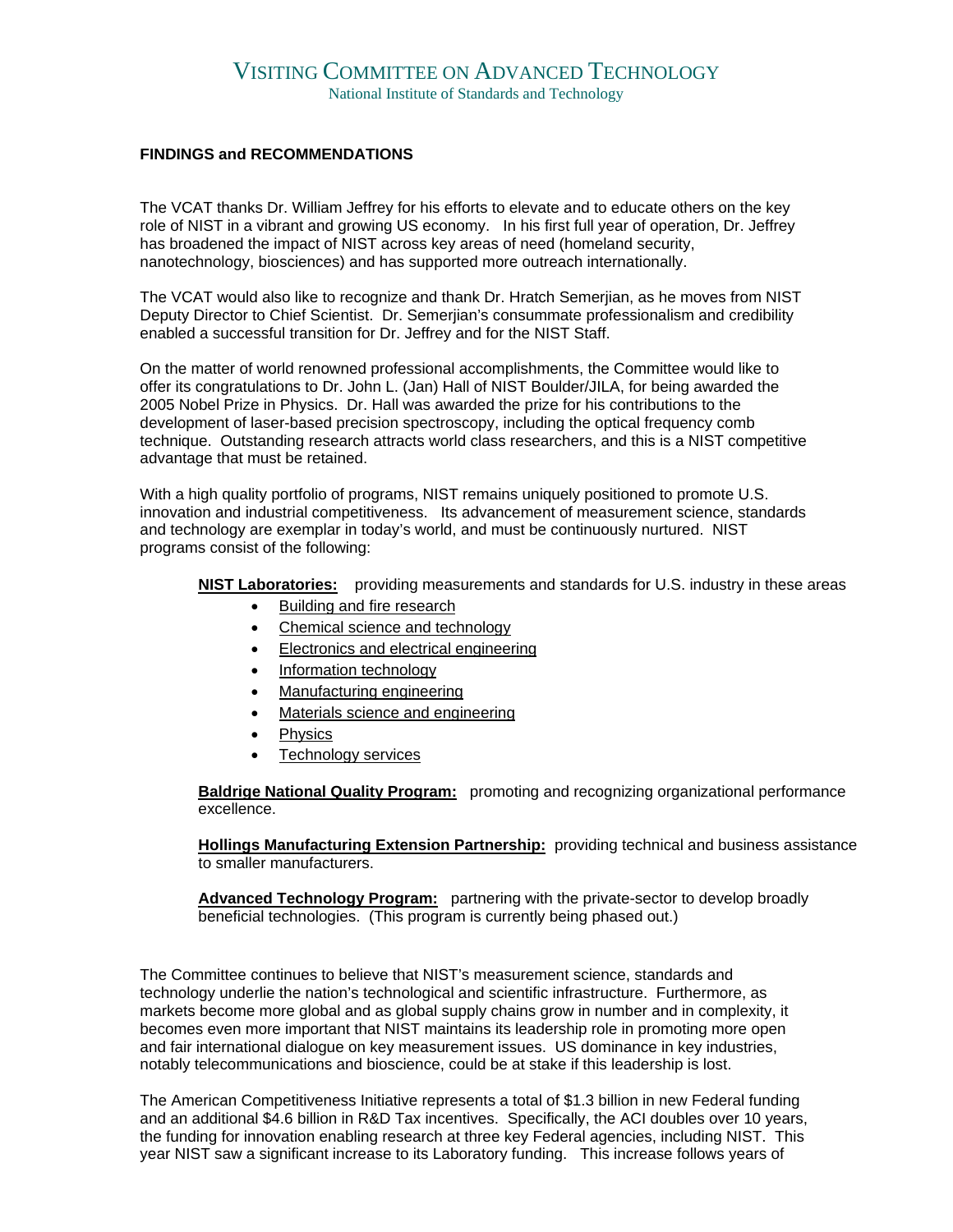# VISITING COMMITTEE ON ADVANCED TECHNOLOGY

National Institute of Standards and Technology

tight and declining budgets, and the committee is supportive of the Federal action, and supports future appropriations in line with the original ACI commitment.

The Committee is concerned about the continued downward pressure on MEP and ATP funding, as NIST also has a key role in supporting the existing industrial base. Good technology ideas are only sustainable if they can be turned into profitable businesses. Currently, ATP fills a niche very helpful to the successful development of new commercial technologies, and MEP facilitates the transferring of new industrial technologies and processes to small and mid size firms. It is the view of this committee that the US Government is perceived to be reducing its investment in the front end of the commercialization process of new technologies, and may want to consider NIST in a bridging role. In the future, this niche could be filled by more robust venture capital mechanisms in the private sector; however, stable mechanisms do not currently exist, access is difficult, and a systemic approach is indicated.

Lastly, in FY 2006, the National Research Council completed its bi-annual independent peer review of NIST. The VCAT appreciates the additional effort and time that the NRC takes in communicating its observations and results, and finds their insights quite helpful and supportive.

#### **Strategic direction and performance**

*Finding: NIST has been receptive to the Committee's guidance on strategic planning, especially in the areas of:* 

- *developing more strategic partnerships and collaborations,*
- *accelerating interdisciplinary efforts into newer research areas,*
- *establishing mechanisms to support its role in measurement science, and*
- *Supporting key national priorities, e.g. Homeland Security.*

- 1. The Committee supports the addition of a national priorities element to the NIST strategic plan. Recent work has shown that NIST has expertise to help improve the nation's economic recovery from both natural and man made disasters. For example, in addition to work with the Department of Homeland Security on threat detection and measurement, NIST is now supporting Hurricane Katrina clean up efforts with FEMA and NOAA. NIST is also supporting a Presidential initiative to develop a National Healthcare Information Network with the Department of Health and Human Services. In execution, the NIST senior leadership must work together to achieve the right balance of short term and long term effort.
- 2. NIST has done work this year to strengthen and to improve its research into the frontier areas of nanotechnologies and biosciences, and this work must continue. The establishment of the concept of the NIST Center for Nanoscale Science and Technology (NCST) is a very important accomplishment. The committee encourages NIST to complete the concept development and to ensure funding as soon as practical. Defining what success looks like at the outset will be one key to an effective overall effort.
- 3. The Committee spent a large portion of one meeting addressing NIST's role in the biosciences, and encourages NIST to carefully select its fundamental work based on what will be important to the future of this overall technology. For example, NIST could have a major impact on innovation in healthcare through support of measurement science for overcoming barriers related to cancer screening and diagnosis.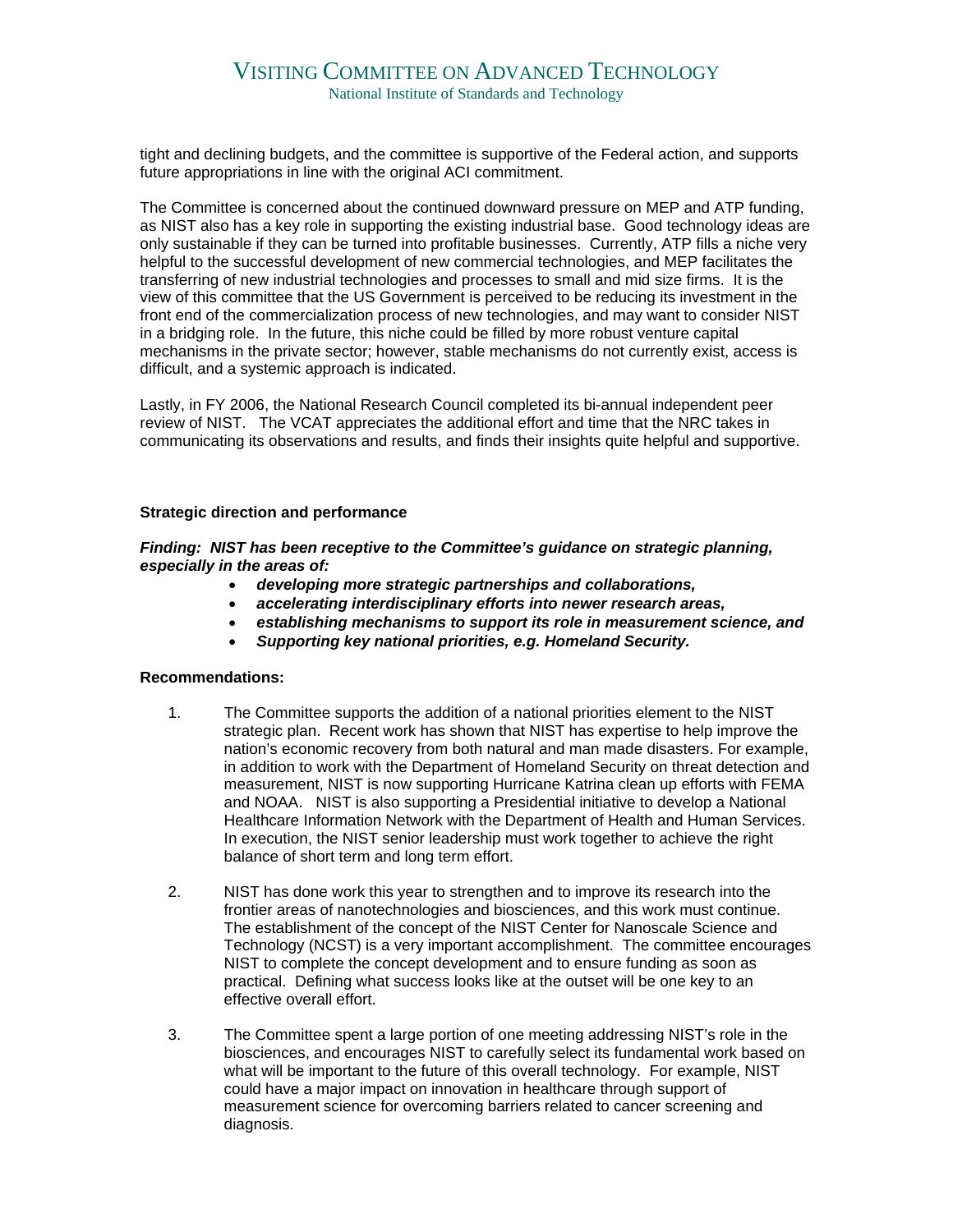- 4. The VCAT encourages NIST to continue to address the need for the US Measurement System (USMS) Effort. While substantial progress has been made in the past year with an assessment of 728 measurement needs and an interim report, it is critical to fit the whole USMS into a robust management system to ensure "fit for purpose."
- 5. Each operating unit of NIST currently manages its own strategic planning process. While the committee understands the different nature of the laboratories' place in the overall value chain, the committee encourages NIST senior leadership to develop a methodology to assess these various planning processes for completeness and relevance to the overall NIST mission. The committee suggests that actions be taken where needed to strengthen the analysis and the benchmarking aspects.
- 6. As the Committee looks forward, there are a few topics looming that may benefit from having NIST attention: sustainability, alternative energy and global warming. All three areas hold potential opportunity for US business and economic health. The Committee commends NIST for their current activity in transportation energy arena, and suggests a potential review for broadening.
- 7. NIST has historically had tremendous expertise in Information Technology (IT). This has traditionally included software quality, cryptography and applied IT security methods. Also, NIST has been tasked with new IT related methods relating to the Help America Vote Act (HAVA). As IT is increasingly crucial to nearly all sectors of the US economy, the committee recommends that the Director and staff take a renewed look at the strategic opportunities for NIST to assert its IT expertise, especially in emerging areas such as Trust-Based computing (which is the backbone of HAVA) and where commercial standards are just emerging. Future benefits could be in the form of better best practices and methods for both industry and government users, e.g. FISMA or Common Criteria.

# **Infrastructure and process in support of strategic needs**

*Finding: NIST has made substantial progress in the area of improving infrastructure to support the strategic direction. Key areas of accomplishment include:* 

- *New and improved physical facilities at both Gaithersburg and Boulder*
- *Shifting VCAT processes to focus on strategic needs*
- *Establishing methodologies to leverage similar research activities with non governmental bodies external to NIST*

- 8. NIST has done a good job improving the physical facilities at its Boulder and Gaithersburg campuses. There is more work to be done, and ongoing attention to upcoming capital requirements is indicated. The VCAT recommends that the ongoing review of the existing Gaithersburg infrastructure be updated annually for relevance and fitness.
- 9. The Committee spent a large portion of two meetings addressing NIST's role in the biosciences, and is pleased to see expanding expertise in its own ranks in this key subject area. It will be critical in the future to have VCAT expertise across the breadth of NIST activities and needs, and the NIST Director is asked to ensure a full complement of VCAT membership.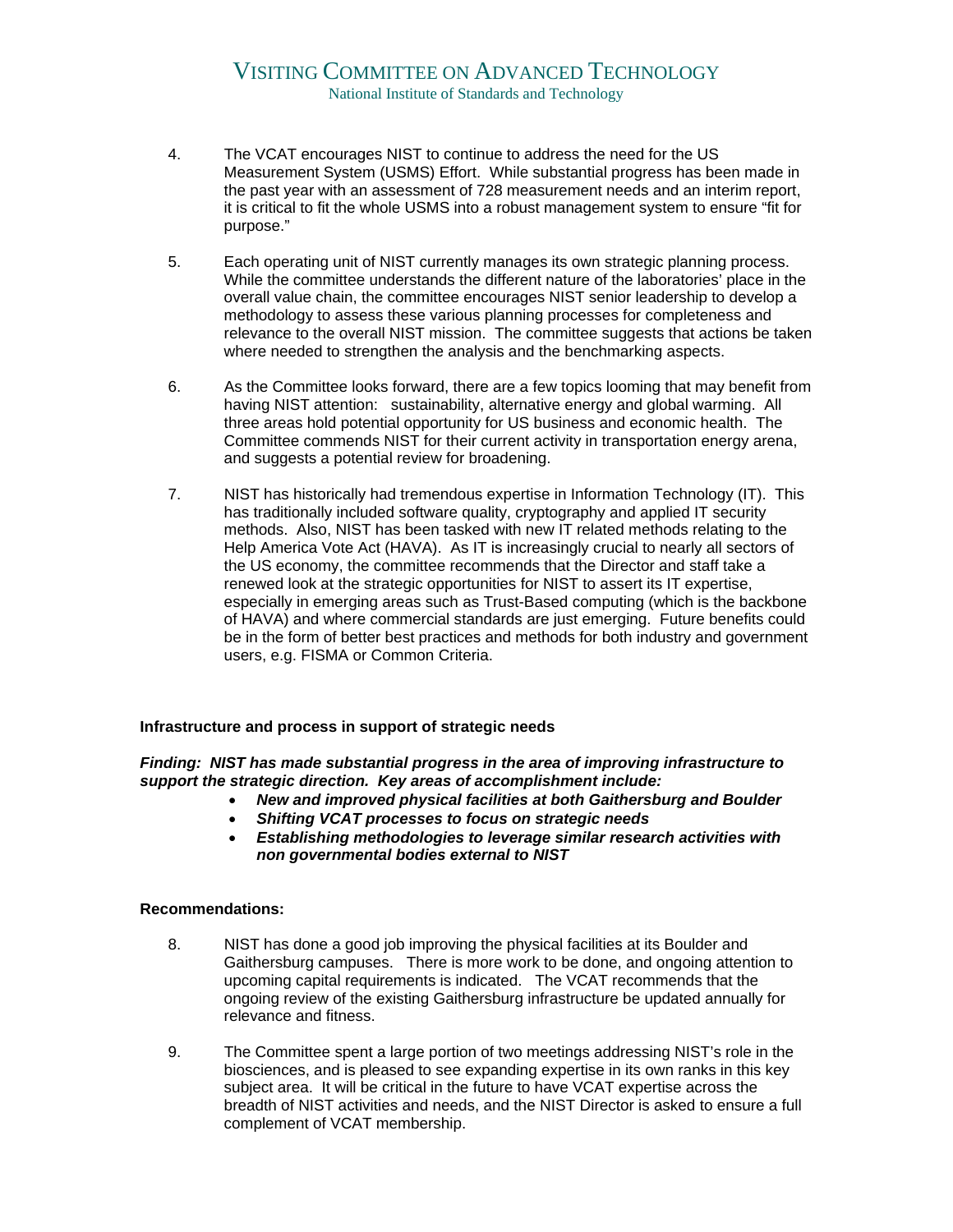# VISITING COMMITTEE ON ADVANCED TECHNOLOGY National Institute of Standards and Technology

- 10. With the new interdependencies required of the OU directors, the VCAT has been pleased to provide input to NIST in the form of two discussion panels over the past year. The topics were: "Best Practices for Strategic Planning: Lessons Learned from Managing Organizations with Multiple Business Units and Customer Bases," and "How to Maximize NIST Impact on US Innovation." The committee encourages that agenda time be spent periodically in this kind of dialogue. Senior NIST staff obviously valued and derived benefit from this form of benchmarking.
- 11. NIST continues to reach out to other non-government entities for collaboration. The committee is very supportive of this approach and is heartened by some key activities this year that included exploring how best to support a state funded nanotechnology center, and identifying new ways to help small manufacturers to be more competitive. The Committee recommends that NIST do an analysis of its non governmental partnerships to date, and seek understanding and learning from those that are no longer functioning well.

#### **Outreach -- Assessing and responding to external drivers**

*Finding: NIST has been very active in responding to external drivers, especially in the following areas:* 

- *Natural disasters and emergencies*
- *Opportunities presented in the form of Executive branch and Congressional actions*
- *Global dynamics for measurement science*

- 12. The Committee applauds the efforts of NIST to support key national needs like hurricane relief support. The needs are obviously acute, and NIST has a strong contribution to make with its expertise. NIST involvement and the resulting publicity will aid in the education of the public as to NIST's potential capabilities and to the skills that are resident within NIST. The Committee recommends that NIST continue to look for and to investigate ways to leverage itself with specialized contractor partners, with the goal of perhaps developing other service delivery mechanisms to prevent from efforts becoming too diluted.
- 13. The NIST leadership is to be commended for their outreach to others in Federal, State, and Local Governments. The list of interactions with the White House, other Executive Branch agencies, and the US Congress is impressive. However, more work needs to be done. For example, the VCAT encourages NIST to be proactive in its partnership with NCI and NIH related to measurements in the biological sciences. Better efficiencies and outcomes in healthcare, and potentially lower healthcare costs, are a potential result. Most outreach has been frequent, relevant and mutually supportive of NIST growth. Some examples include:
	- a. Many governmental leaders visited NIST facilities in FY2006
	- b. NIST Director testified at a joint hearing held by the House Committee on Science and the Committee on House Administration regarding voting machine standards
	- c. Ensuring that NIST is one of the 3 key agencies mentioned in the ACI.
- 14. While there has been much discussion about the role of international measurement and standards bodies in the future of NIST, the committee recommends that the NIST Director commission a formalized initiative to outline, to investigate and to